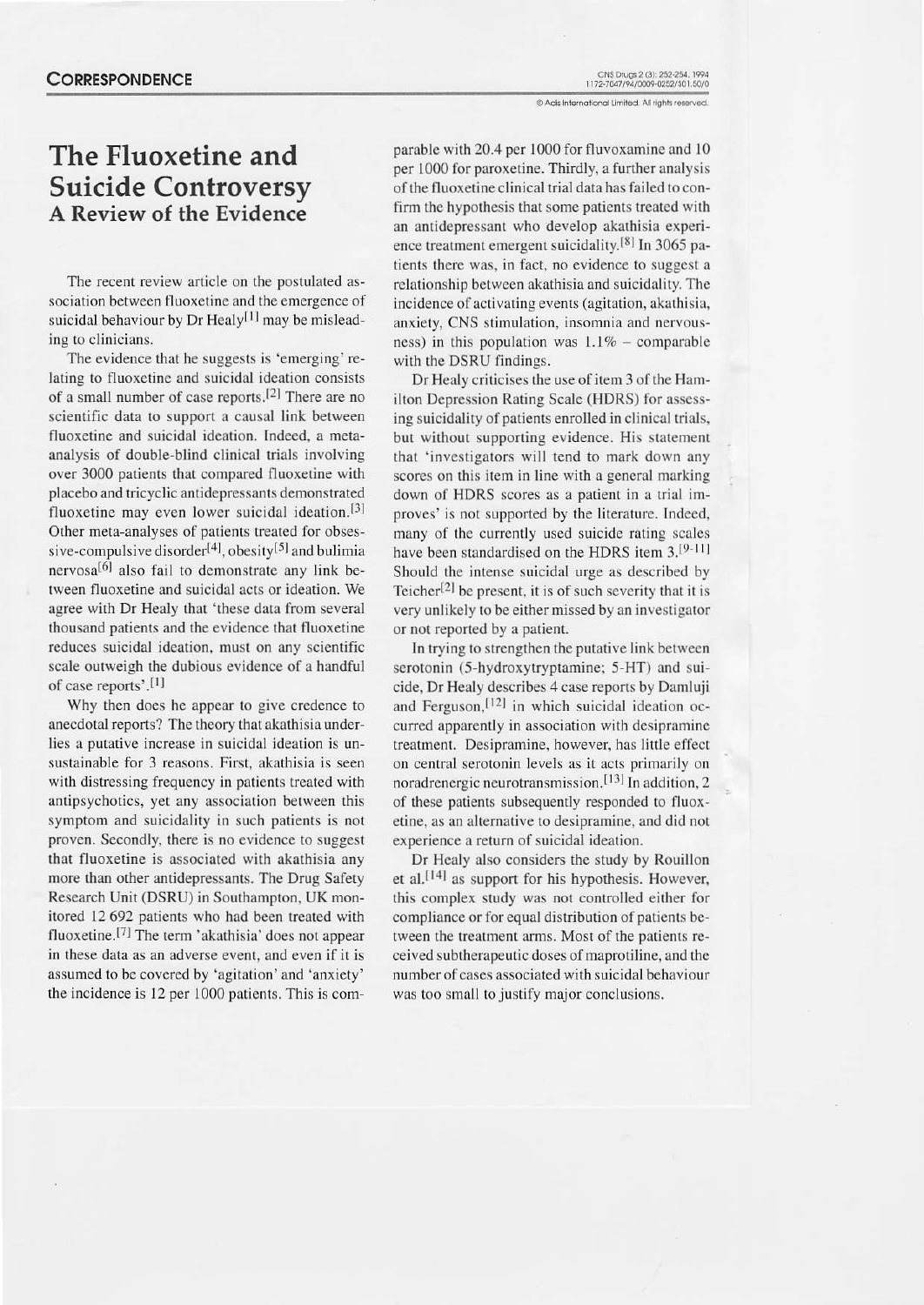Dr Healy's review does not put into perspective the very few case reports of suicidality in comparison with the rigorous meta-analyses that have failed to find any such association. The Food and Drug Administration (US) and Medicines Control Agency  $(UK)^{[14]}$  have both stated that they could not find any association between antidepressant pharmacotherapy and the emergence and intensification of suicidal ideation, yet Dr Healy assumes that virtually all antidepressants have this potential.

The most important clinical message about depression and suicide is that suicidal thoughts and acts are part of the depressive syndrome. These phenomena can worsen during the course of a depressive illness – a fact highlighted by the finding that suicidality is more likely to worsen among placebo- than active medication-treated patients in controlled clinical trials.<sup>[3]</sup> Clinicians involved in treating depressed people have to be constantly vigilant for signs of suicidal thoughts, as prompt intervention can save the patient from suicide. It is quite unjustified to attribute this emergent finding to the medication that has been taken during the illness.

> **JOANNA NAKIELNY** Clinical Research Physician **Lilly Industries** Basingstoke, Hampshire England

#### **References**

- 1. Healy D. The fluoxetine and suicide controversy: a review of the evidence. CNS Drugs 1994; 1: 223-31
- Teicher MH, Glod C, Cole JO. Emergence of intense suicidal preoccupation during fluoxetine treatment. Am J Psychiatry 1990: 147: 207-10
- 3. Beasley CM, Dornseif VE, Postemworth JC, et al. Fluoxetine and suicide: a meta-analysis of controlled trials of treatment for depression. BMJ 1991: 303: 685-92
- 4. Beasley CM. Fluoxetine: no association with suicidality in obsessive-compulsive disorder. J Affect Disord 1992; 24: 1-10
- 5. Goldstein DJ, Rampey Jr AH, Potvin JH. Analyses of suicidality in double-blind, placebo-controlled trials of pharmacotherapy for weight reduction. J Clin Psychiatry 1993; 54:  $309 - 16$
- 6. Wheadon DE, Rampey Jr AH, Thompson VL, et al. Lack of association between fluoxetine and suicidality in bulimia nervosa. J Clin Psychiatry 1992; 53: 235-41
- 7. PEM Report No 5 (fluoxetine). Drug Safety Research Unit, Southampton, September 1993.
- 8. Tollefson GD, Rampey AH, Beasley CM, et al. Absence of a relationship between adverse events and suicidality during

@ Adis International Limited. All rights reserved

pharmacotherapy for depression. J Clin Psychopharmacol 1994; 14: 163-9

- 9. Miller I, Bishop S, Norman W, et al. The modified Hamilton rating scale for depression: reliability and validity. Psychiatry Res 1985; 14: 131-42
- 10. Stanley B, Träskman-Bendz L, Stanley M. The suicide assessment scale: a scale evaluating change in suicidal behaviour. Psychopharmacol Bull 1986; 22: 200-5
- 11. Miller IW, Norman WH, Bishop SB, et al. The modified scale for suicidal ideation: reliability and validity. J Consult Clin Psychol 1986; 54: 724-5
- 12. Damluji NF, Ferguson JM. Paradox of the worsening of depressed symptomatology caused by antidepressants. J Clin Psychopharmacol 1988; 8: 347-9
- 13. Richelson E. Antidepressants and brain neurochemistry. Mayo Clin Proc 1990; 65: 1227-36
- 14. Rouillon F, Phillips R, Serrurier E, et al. Prophylactic efficacy of maprotilene on relapses of unipolar depression. L'Encephale 1989; 15: 527-34
- 15. Price J, Waller P, Wood S, et al. Safety of fluoxetine: comparison with fluvoxamine. Pharmacoepidemiol Drug Saf 1992;  $1: 111-7$

## The author's reply:

Dr Nakielny and myself agree that the risks posed by untreated depression far outweigh the risks that arise from treatment. We should not, however, focus exclusively on the former to the neglect of the latter set of risks.

Dr Nakielny refers to a hypothesis, which it appears she assumes I have, that links serotonin to suicide. Far from having such a hypothesis, my efforts to review the literature<sup>[1]</sup> in this regard were designed to convey a message that any attempts at a hypothesis that would link neurobiology to suicidal behaviour are premature.

If I have a hypothesis (and it should be remembered that this was a review article), it is as follows. The detection and management of the emergence of suicidal ideation in patients treated with any psychotropic medication is a matter of medical sensitivity. Furthermore, an increase in sensitivity is needed where the prescription of all antidepressants and both antidepressants and antipsychotics are required. There does not appear to be anything inherently different about fluoxetine in relation to other antidepressants in this regard. I still use it regularly in clinical practice. Why then 'pick on' fluoxetine? Simply because the issue has come to prominence, for whatever reason.

My comments about the relative merits of clinical trial data and properly conducted case reports

CNS Drugs 2 (3) 1994